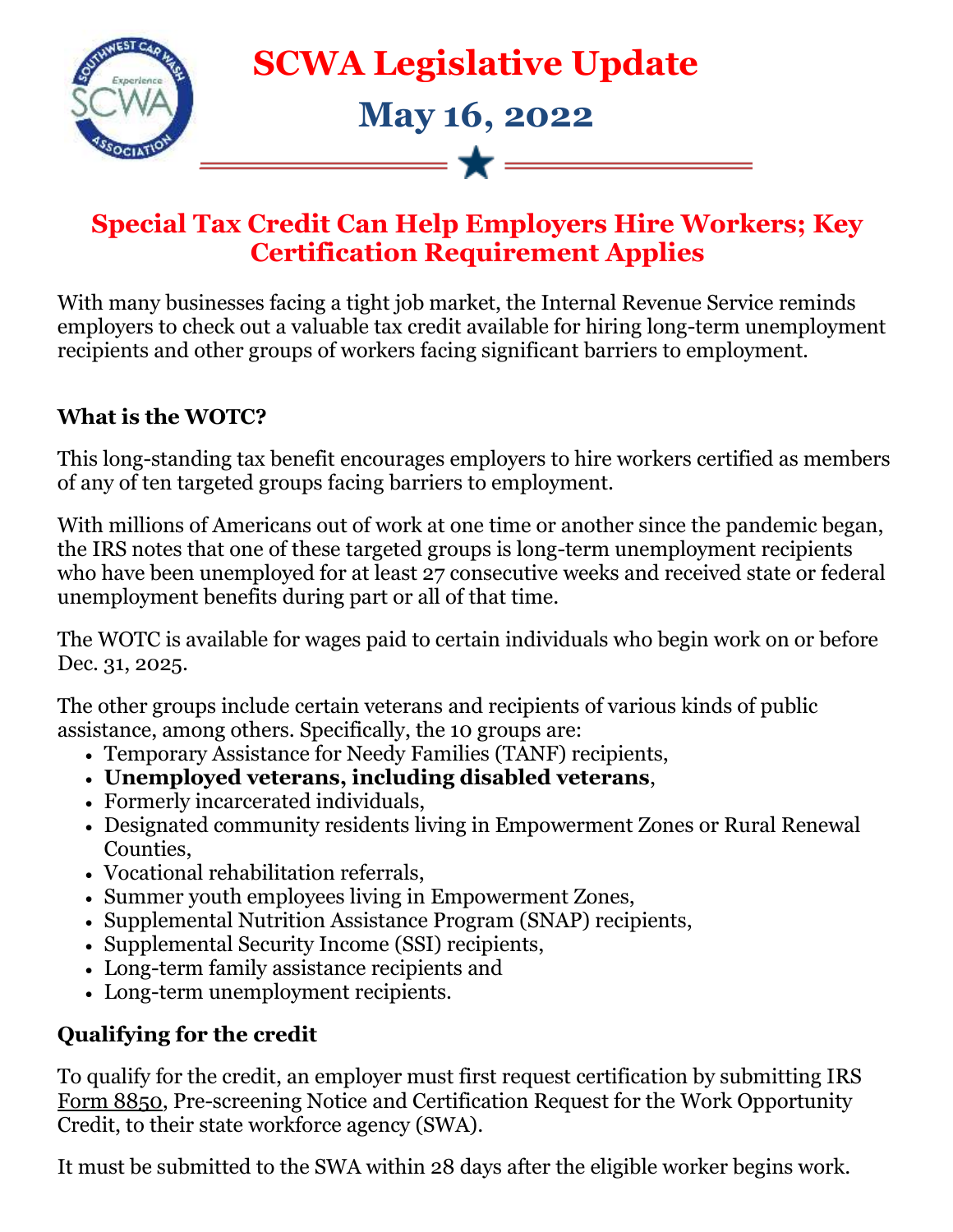Employers should not submit Form 8850 to the IRS.

### **Helping new hires**

Since many new hires may lack workplace experience, one way that employers can help these workers get off to a good start is to make sure they have the right amount of tax taken out of their pay.

A great way to do that is to encourage them to use the [Tax Withholding Estimator,](https://r20.rs6.net/tn.jsp?f=001o1Ae2wI7ThStULQB_O-h2L1FGlTWrI4pzGtgFHTiooHqETOOggRWSmn_TY4rDHIHyxj8LkwHZ3Cl-uHxwmVJNL2ilSn8MFkm8FJFz51Okmkd2ESZqESY-1zi__Jy4Y4KnGDqmT-seSNc3yo_Nc6P4qSCOG479u-6EL-5ATWIq2iSA1zvYnS_Ot--8K7nP1tFMYW_qXNpl2Jv1QEnoX81O1iriu9Uni7gvGYnrmfNeJd8j_N6U9T5GIPGAOaPhGk_mknViveQQWALaSfaap7Xa69M4QjVs5Mv-aQvhZoHUx3NtfB5X_XuVNuuXhVaN8_iKJGxcZoRWFcirbwUd1WA2do4aFBDI-seJZkBQcCra_Vf9HAc2rbopTNzeOHY-9iyBhni07yZIC0ywlnoIg2KlsP62BjoysNhjQwUhx5pkQkbtyh5EJwedpnmfGul-eU-Yv0FGm1iOrqM3gznjHMWSSERkl4Y1fillSuYauc0DeLZB5_BPKS4mN7zHnP5NRqIAE7-RYeAXSta0S2fK6e5pw==&c=NQwq7U7sMB6oP16u9AjfpOMnP1yEhQBlQf4v9AZofLylgRcz_HoevA==&ch=kr9nheIg2YlfUJR69FH5hRZPm7Nj8lau8IHX6uNT4LZRF62_3enciQ==) a free online tool available on IRS.gov.

By filling in a few key pieces of information, an employee can use the Tax Withholding Estimator to estimate the right amount of tax to have taken out of their pay. Among other things, this online tool can help them see how withholding affects their take-home pay, expected refund or tax due.

The Tax Withholding Estimator will also help them correctly fill out [Form W-4](https://r20.rs6.net/tn.jsp?f=001o1Ae2wI7ThStULQB_O-h2L1FGlTWrI4pzGtgFHTiooHqETOOggRWSmn_TY4rDHIHMtOvJKEOk5KMTpeCgVibva54LjRDUL2hs6I1CeMOHMV5cihL9Vm2e8aMBkvEpIoVfnWTPFjFiJnQayzNAsKyAbYBOrrnwv1HfN18cpB_RNuZfYt0S7JoXKObcnnxWaV4qd3zpED-p92HYdVfMFwkuNfp7lG0RRjUcAn3zSAPKiIqBqhUDwAZw50A57pRhy7ZSXljyMdRvmdMv9D0EFvVde-fgDHaOgwooPsB21k8OH9YXWH0Fnl3rfE_khl5OnDGJ4sb5snFERslFTdf_ttxlXsRE9LHU7vimgfnQfRJsVgikB7XcnGXzvLGyzYjRmWNDLgQzfb5Ykz-bHMOZBAIxcrREUWu9fSEkkqNxzN5JfDyeZbw8JW3kJ0ybDq7z8s4mnVCQh1--GjT_bcQZ_-qr8iujuqwjzK-DrIkIzO92Ju1EHuPw0hYN6sccZahCq9r&c=NQwq7U7sMB6oP16u9AjfpOMnP1yEhQBlQf4v9AZofLylgRcz_HoevA==&ch=kr9nheIg2YlfUJR69FH5hRZPm7Nj8lau8IHX6uNT4LZRF62_3enciQ==), Employee's Withholding Certificate. The employee gives this form to their employer, not the IRS.

Once an employee has been on the payroll for a while, they can also use this tool to update their withholding to reflect important life changes, such as getting married, getting divorced or having a child.

The Tax Withholding Estimator can also be a useful tool for existing employees by helping them avoid a year-end tax surprise. For more information, visit IRS.gov/Withholding.

## **Claiming the credit**

Eligible businesses then claim the WOTC on their federal income tax return. It is generally based on wages paid to eligible workers during the first year of employment. This is a onetime credit for each new hire and an employer cannot claim the WOTC for employees who are rehired.

The credit is first figured on [Form 5884,](https://r20.rs6.net/tn.jsp?f=001o1Ae2wI7ThStULQB_O-h2L1FGlTWrI4pzGtgFHTiooHqETOOggRWSmn_TY4rDHIHiwhSCpKML9SA8xP6dOMetggB0hnyzU0OL555LFOl0YOZA-RcY1mck-2W2YpuAswT95Z4RyYtNJ1IzT0dFuJZVhC4j9GM_N0fAmIjLr_Cu1MTORzE0TdN39raUckQtv2z3vVFzpbtwhIYbVOWPXIoJSFadX4OwJWPJkHfXwLRg_EjXlHx-3dHR1DQvLtsyOfWy8Q3yRJOydlwOvL_KTfpuYbv4115Na7EWBytDfZxFivie8w38ZONkebVqxsrd0Lr_Si8Fb9sCtKR_PztQz6Jdqb0mv4eggPyUgpY1mUwBUYpQKB3KyNWGTpH0OOkpUf6RpVcwy5zfcglS1mNuwUxm91ADHWkoyhtFBJ8bbsD15McJUNvsD1-fmgWxCE3qxxe9jp-yP5witAydBurgrFWPJ8TuJGlYqX0qXArPKzXMfloFizRmArA5BBh8TiXkQmN&c=NQwq7U7sMB6oP16u9AjfpOMnP1yEhQBlQf4v9AZofLylgRcz_HoevA==&ch=kr9nheIg2YlfUJR69FH5hRZPm7Nj8lau8IHX6uNT4LZRF62_3enciQ==) Work Opportunity Credit, and then claimed on [Form 3800,](https://r20.rs6.net/tn.jsp?f=001o1Ae2wI7ThStULQB_O-h2L1FGlTWrI4pzGtgFHTiooHqETOOggRWSmn_TY4rDHIHPLltWvtg3eiippKP7VuYsYvFKcgRYVt274ckko9wti1UmNj_bBfviOZAVltdnRPFQuF4SSvOko9uIpO1XSIQvfuwbo2nbjJnQCkZWxmG55FX_C-6DzdaQO8CByWhkm9B8YrwaWpN69u0aYYKC5wVgU6UTZlid9dgPcBd8QhjZAQtZffFZkA5gM757Syw7Brq9dRbfUCzcQeOzZtE8J45aKvId08DHE8OodFmDTQ9TTabM-sKD19RS14CfU2aDE1iUBJgoR81mv64aoABXMWDJhma_TS3f-PwszbwQQ2PABbO2-hYaw7jBwF-pYml0FcgwXRctOzcqNGlHhBHp1PyJdoTAgAcWnC2FvQ9tc-MR33HMnMmj7yHUqvI5Uac68lio1GHYVBDnciyHEfS7XmnXJ5e1eUJouCY-HTvITfvAcTJ9SgNTKwDSlWqMnwwNwh0&c=NQwq7U7sMB6oP16u9AjfpOMnP1yEhQBlQf4v9AZofLylgRcz_HoevA==&ch=kr9nheIg2YlfUJR69FH5hRZPm7Nj8lau8IHX6uNT4LZRF62_3enciQ==) General Business Credit.

Though the credit is not available to tax-exempt organizations for most groups of new hires, a special rule allows them to claim the WOTC for hiring qualified veterans.

These organizations claim the credit against payroll taxes on [Form 5884-C,](https://r20.rs6.net/tn.jsp?f=001o1Ae2wI7ThStULQB_O-h2L1FGlTWrI4pzGtgFHTiooHqETOOggRWSmn_TY4rDHIHU1-Zhui6GLlElkfU0oV5BrBAyeOr_AG0x_jUWV86YqYmPX2hJgwDwFOOytu85rHNs_AaeAUqROULYI9ULqpkQQ6mjtcsDE_7kjBX4TozwKeJmcvPeD0Jghlm60z79Hq_IvHmPtd1NwZfYdDC1l8Dkb51NIEyFuS9hO0DjqcOlLQOt9H9WEcbNBRbuAVeT0Tfwedow6Ew2tXx-3YJhGFzsYPh8LZRxTir_RZrz8LhEassZBF4f2O-dw2aOd2E8LB_YL5x_bhRb0YOUDQc3i9IKeB7Yf1i-hSwEEsCMj7pUdnnhtpY496BP7hLhPT7ShVW9ENy71rENVmsjll2vusdyG4uVqwEi31NcHCV9mhNC5R8bXb5m1VgrSbaqMUNk2z7ez9bqsO8G2BfwOclTx0bzwT1-Xfwr-g4CEr7QR64KNMk3Jtrfc1-1VBHOW0e2MEJ&c=NQwq7U7sMB6oP16u9AjfpOMnP1yEhQBlQf4v9AZofLylgRcz_HoevA==&ch=kr9nheIg2YlfUJR69FH5hRZPm7Nj8lau8IHX6uNT4LZRF62_3enciQ==) Work Opportunity Credit for Qualified Tax Exempt Organizations Hiring Qualified Veterans.

Additionally, see the [LB&I and SB/SE Joint Directive on the WOTC](https://r20.rs6.net/tn.jsp?f=001o1Ae2wI7ThStULQB_O-h2L1FGlTWrI4pzGtgFHTiooHqETOOggRWSmn_TY4rDHIHAjXaB0fErt79FtvX6fDeRuzaQAmjg2D8pn-XTH3j1dRD4q6mZtsUMtEdvHacmhdNpGuVn8BzBcfF2wKthmIkfnB_tLe2S7FHn2dc9xXtjhFIprcrVzd9bvNwmV86dbggrY_0jjcAeXkyWKlHvFX85me6-oZ_De7u3NbjxmVydACbVg0w4GebeMP7u6-gC0v6S7xU-BiXtWhmFZ21upQHeb1j2Nf0U3fgLKIDMZvNk3tihlUzxu-GbYaUTMu1ntm5kfrERUXRvGhr8AFOZvhXYOSmQvBCq2n7Zdjc-3pae1BUvwlgqyZ64h2Q6HbEaMeTj2Rzyb5ikp9z_zPLlVNeVQzc0J9H_VAQ_Ygsprh0IDcucKS7ubtLzylpR8JsuzOGJ1f6XT0LBjw3pVeYX3RRy3BtQlkW3QWs2cjLXvqoMHwxn-ZJkOQqQ0_1GKl_JF0gvOC7gXZ1Nwvrm3mf894sknhkekuo8WOOkoazSxquaes57aX5zUtkgClfg0RJoINvaqR9rGfcgslfU9eaSAge8tYsfiiPJ0ed2OWn_3Uoj2O3tVX5nnuBAgB59bzqX93UNOwz8inTBWpbaZ9qv70jYygs3oULxXjQMLwmUuNqektVe4QHRtMO_hKRTYpsRe4f&c=NQwq7U7sMB6oP16u9AjfpOMnP1yEhQBlQf4v9AZofLylgRcz_HoevA==&ch=kr9nheIg2YlfUJR69FH5hRZPm7Nj8lau8IHX6uNT4LZRF62_3enciQ==) the IRS issued to help certain employers affected by extended delays in the WOTC certification process.

For more information about the Work Opportunity Tax Credit, visit IRS.gov/WOTC.